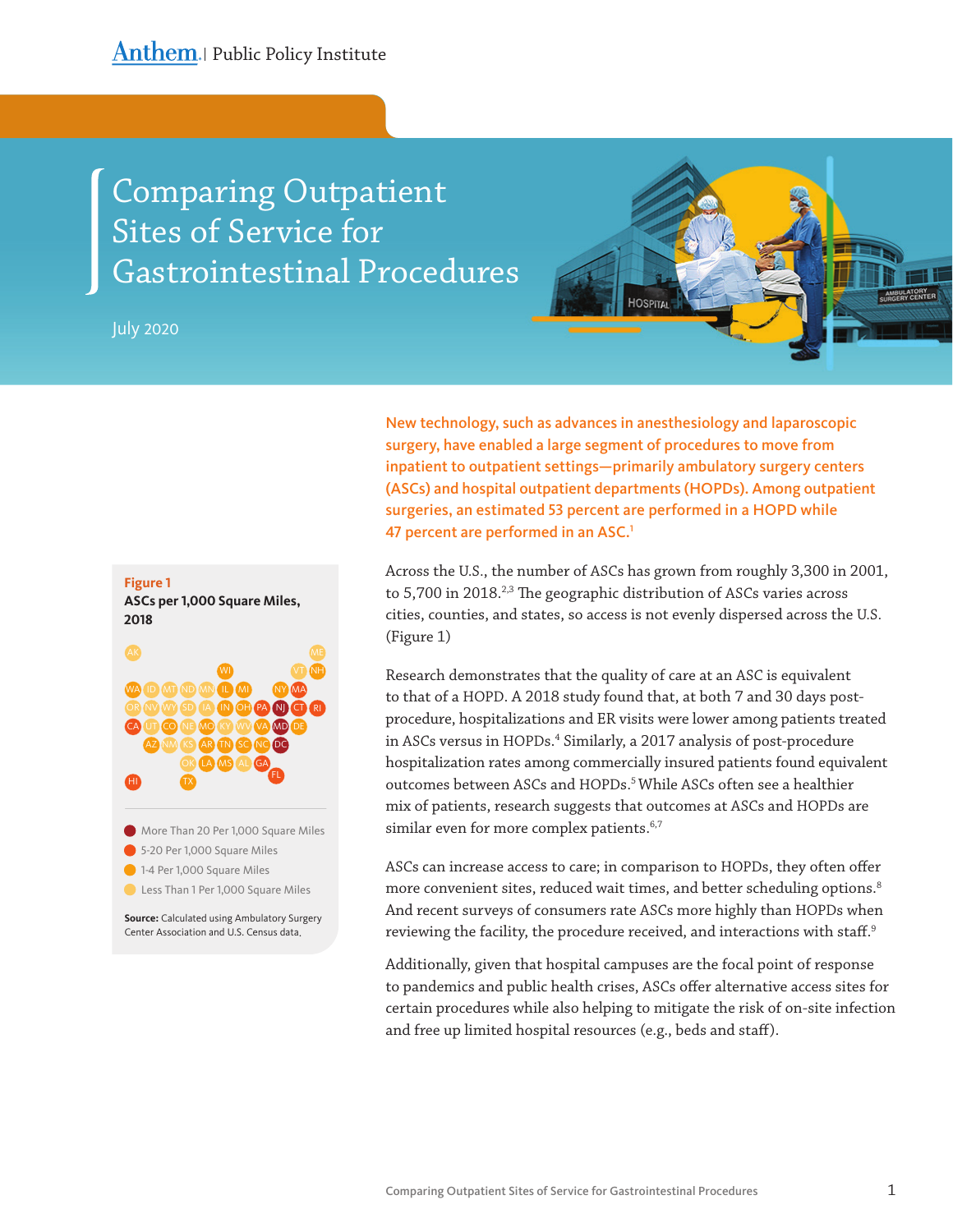

The cost of a colonoscopy or upper GI procedure in a HOPD was 1.7 times higher than in an ASC.



# ASCs Are Often a More Affordable Option for Consumers

Studies show that when consumers have the option to receive care at an ASC, they receive services that are delivered more efficiently, and therefore are less expensive, which can have a direct impact on out-of-pocket costs. Although consumers' costs will vary depending on the design of their health plan's benefits, consumers who must meet a deductible or pay a percent of costs as coinsurance will realize out-of-pocket savings at a lower cost ASC. By some estimates, consumers currently save as much as \$5 billion annually in out-of-pocket costs from having procedures performed in an ASC, which, depending on the procedure, can translate to \$1,000 in savings to the consumer per surgery.10

Further, an analysis of claims from 2013 found the cost of a colonoscopy or upper GI procedure in a HOPD was 1.7 times higher than in an ASC.<sup>11</sup> Similar cost differences have been shown across other procedure types, such as a study of claims from 2014 which found that the costs of cataract surgery ranged from 1.7 times to over 2 times more costly in a HOPD than in an ASC. 12 The cost differences in Medicare fee-for-service are well documented; a 2019 report estimated that Medicare pays ACSs roughly 53 percent of what HOPDs are paid.<sup>13</sup>

# Opportunities for Consumers and the Healthcare System

There are opportunities to create savings for consumers, as well as for the overall healthcare system, by transitioning some procedures from hospital-based outpatient settings to ASCs. Looking specifically at colonoscopy and upper GI procedures illustrates just one piece of the potential savings. These procedures are an important part of standard medical care in the U.S. and are already performed more commonly in ASCs than they are in HOPDs. (Figure 2)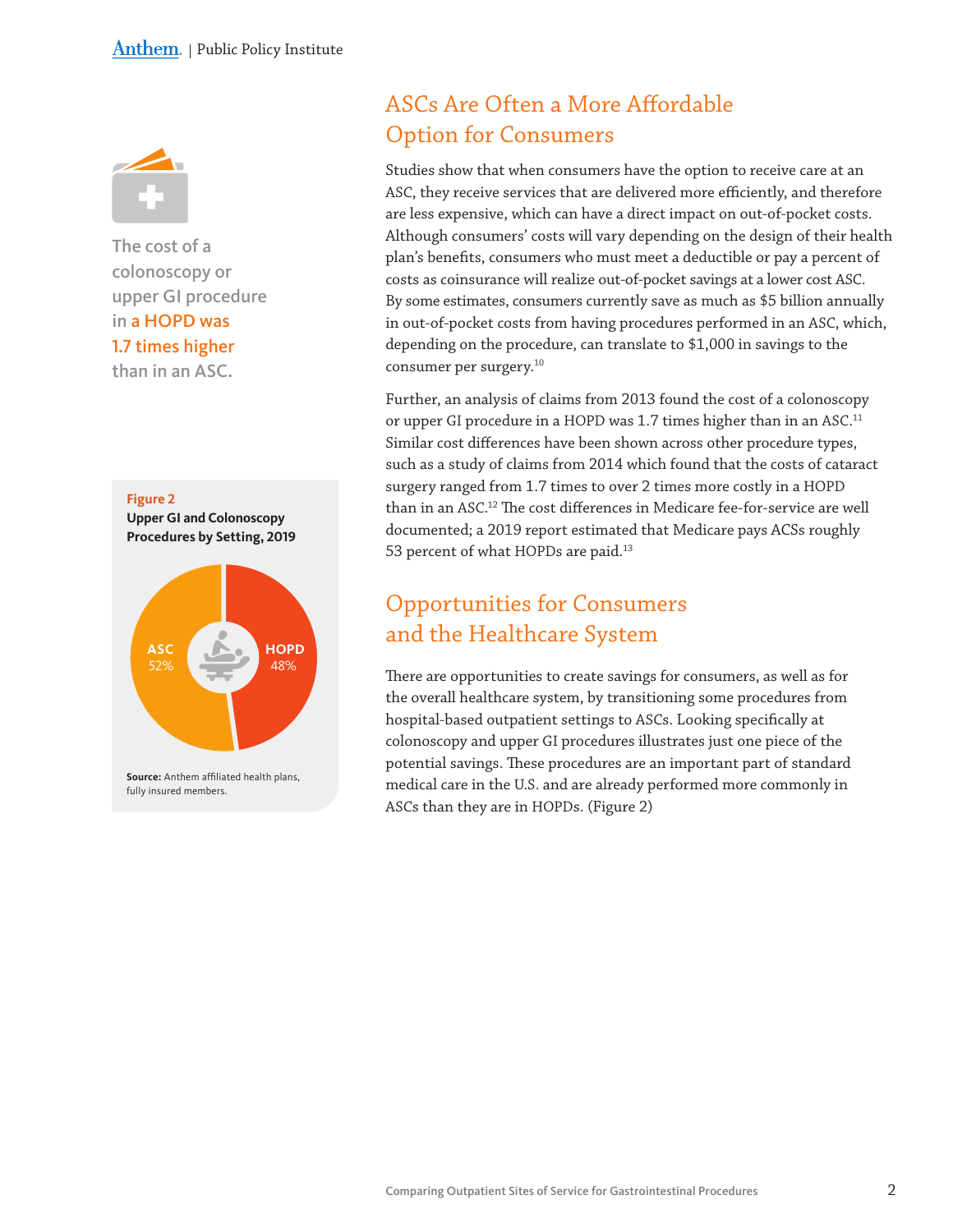Examining claims data from 3.7 million individuals enrolled in Anthem's affiliated commercial health plans, this analysis found:

- ASCs are broadly accessible. Among the upper GI and colonoscopy procedures performed in a HOPD in 2019, the vast majority, 79 percent, took place in a county where there is also an ASC that offers these procedures.
- Opportunities exist to move procedures. Among the commercially insured, an estimated 1-in-5 upper GI and colonoscopy procedures performed in a HOPD could be moved to an ASC. This estimate accounts for approximations of whether a consumer's surgeon is credentialed at an ASC, as well as whether a consumer is at high risk of complication and thus requires a hospital setting.
- HOPDs are more costly. On average, upper GI and colonoscopy procedures cost 1.7 times more in a HOPD compared to an ASC—consistent with other studies.
- ASCs offer savings. Across the U.S., if 1-in-5 similar upper GI and colonoscopy procedures performed in a HOPD were moved to ASCs, it could create annual savings of \$1.1 billion (in 2019 dollars). (Figure 3)
- Substantial savings accrue over time. Over the next decade, the U.S. healthcare system could realize savings of approximately \$12 billion, taking into account both growth in the number of procedures performed and average medical price inflation.<sup>14</sup> These estimates do not include potential savings that could be accrued by Medicare and Medicaid.

The total U.S. savings estimates are based on Anthem's affiliated health plans' experience with in-network ASCs and HOPDs across 14 states for fully insured commercial members. The model is most sensitive to the estimate that 1-in-5 cases that currently take place in a HOPD could be moved to an ASC. Anthem's affiliated health plans are not evenly distributed across the U.S., nor are provider rates or network sizes uniform across markets. These estimates are likely conservative, but the 10-year savings projection does not account for any possible future changes in provider supply, practices, prices, or efficiency nationally or regionally. Additionally, these are national estimates that may not be applicable to the particular conditions of a state or local market.

## Conclusion

Shifting select procedures from a HOPD to an ASC produces the same quality outcomes and has the potential to be more convenient and less expensive for consumers. It may also benefit the healthcare system at large by reducing total costs and driving greater efficiency.

### **Figure 3**

**U.S. Annual Commercial Insurance Spending for Upper GI and Colonoscopy Procedures, 2019** (In billions)



**Source:** Estimates calculated using Anthem affiliated health plan data and Sg2 forecasts. Numbers are rounded to the nearest 100 million.